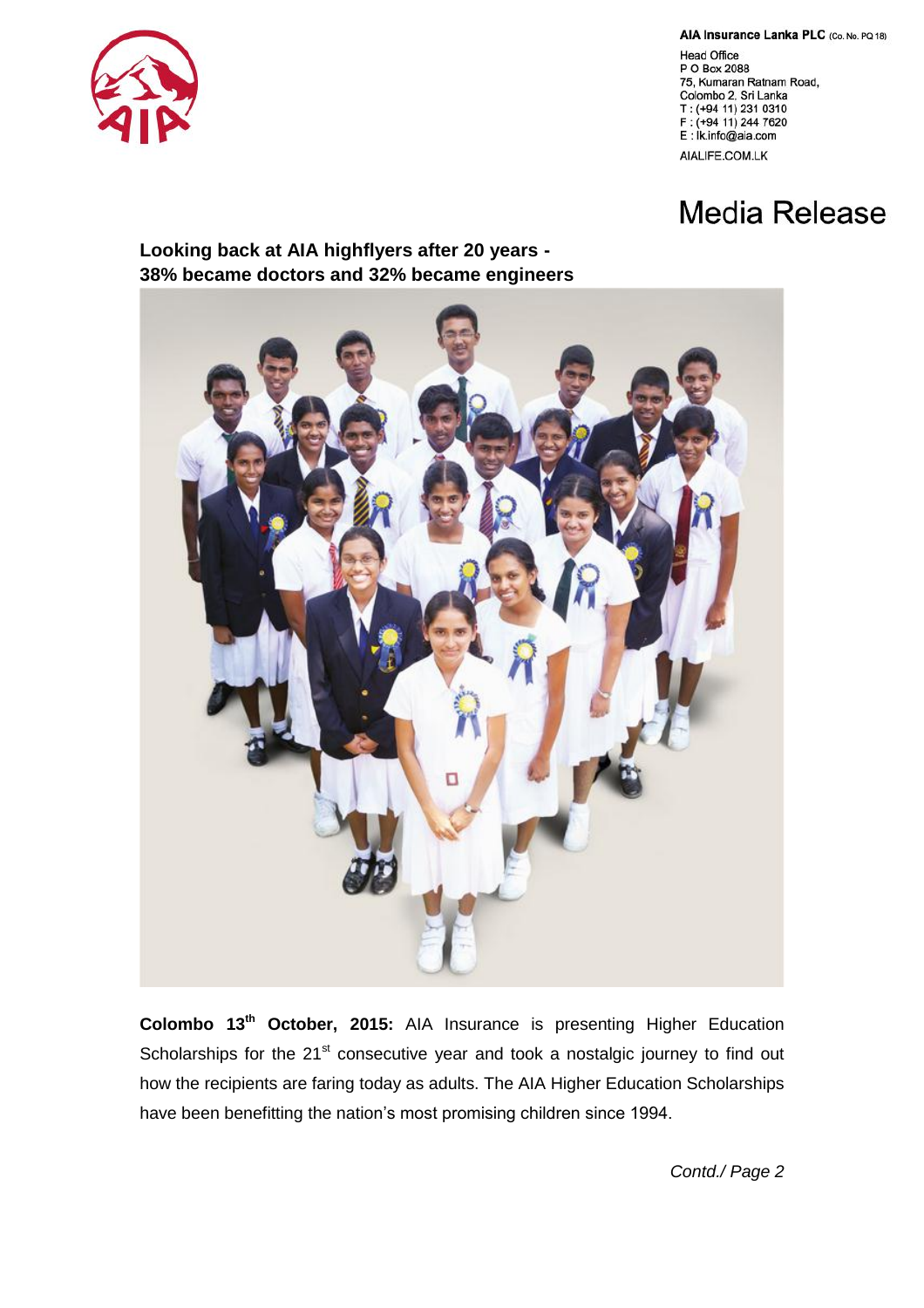## *(Page 2)*

So far, five hundred Year 5 students have qualified to get the AIA Higher Education Scholarship when they enter Advanced Level and 325 students have already started receiving the bursary. Out of the 275 students who completed Advanced Level, 60% (166) entered university. 38% of them opted to do medicine, 32% engineering and 30% chose subjects as wide and varied as dental surgery, fisheries and marine sciences, quantity surveying, agricultural resource management and IT.

Most of the scholarship students entered the University of Moratuwa or Peradeniya. A number of them obtained their degree from Rajarata, Ruhuna, Jaffna or Jayawardenepura. One officer cadet went to Kotalawela Defense Academy.

"The AIA Scholarship helped me to buy the expensive medical text books" revealed Melani Chandrasekera who was in the 1995 batch to receive the benefit certificate from the Company as a bright-eyed 9 year old, having come first in the Polonnaruwa district in the Year 5 scholarship. She chose to do a medical degree at the University of Kelaniya. Now she is married to an engineer and works at the Matugama District Hospital.

M C Zajneem from Batticaloa was from the first batch of 1994 and did Management and IT at the University of Kelaniya. He is now teaching IT at Macan Markar Vidyalaya in his home town and is married. "We have a baby girl and my wife who was a Data Manager stopped working to look after the baby" he revealed.

Chamara Prasanna Sumanapala, the District Winner from Colombo also from the first batch of 1994 was admitted to the University of Colombo to major in Chemistry. Surprisingly today he is a news editor on a website. "Unlike when I was a youngster, today's kids are sophisticated and internet savvy and will benefit even more now from AIA's scholarship" he commented.

Among the early scholarship winners contacted was Dr. Heshani Dissanayake who was invited to the AIA higher education awards presentation in 2012 to deliver the Keynote Address. She made a moving speech highlighting how the AIA scholarship inspired and encouraged her. She is currently on maternity leave, having delivered her second baby.